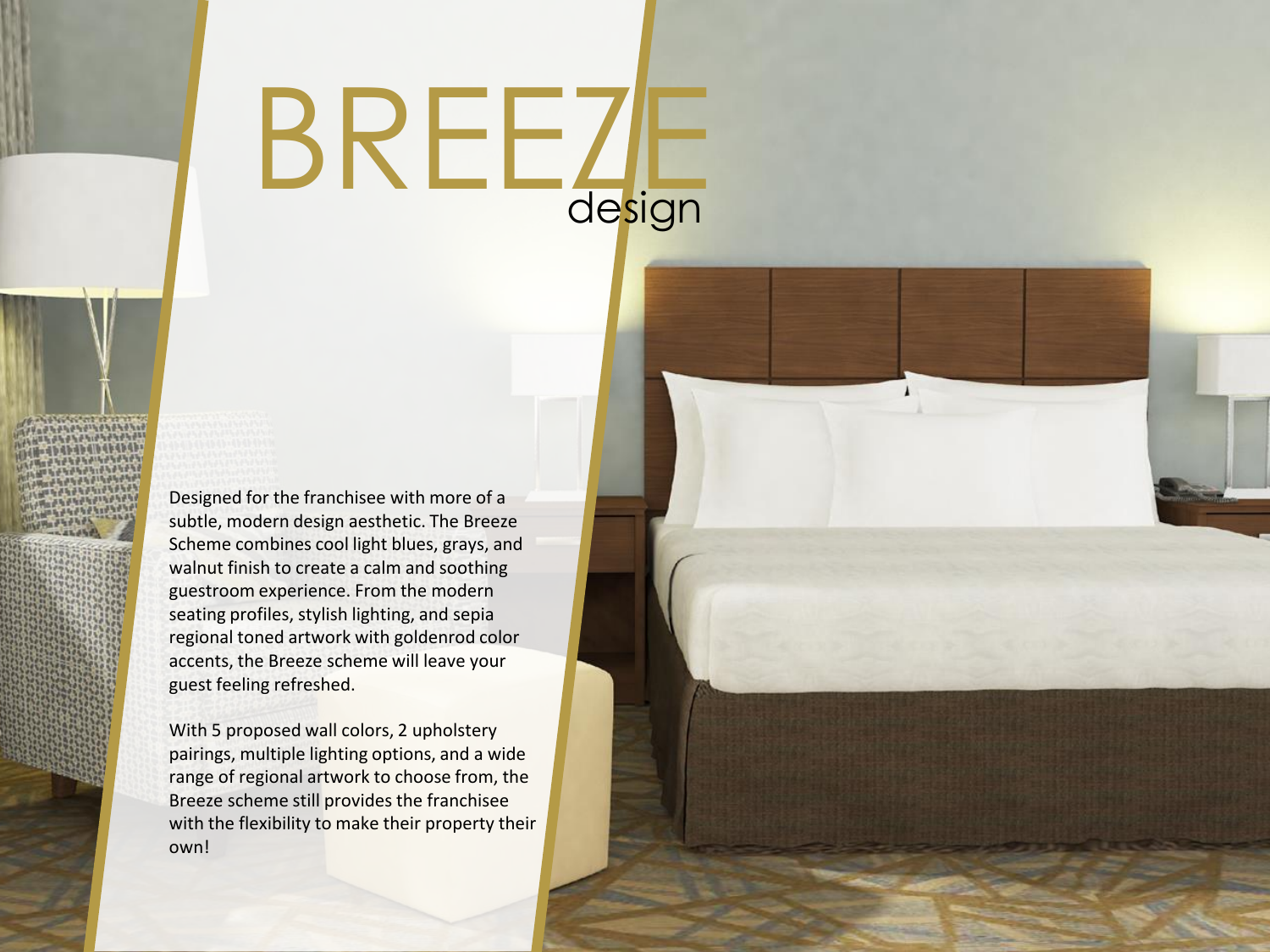## **BREEZE** cool and soothing color palette with cool brown wood tones



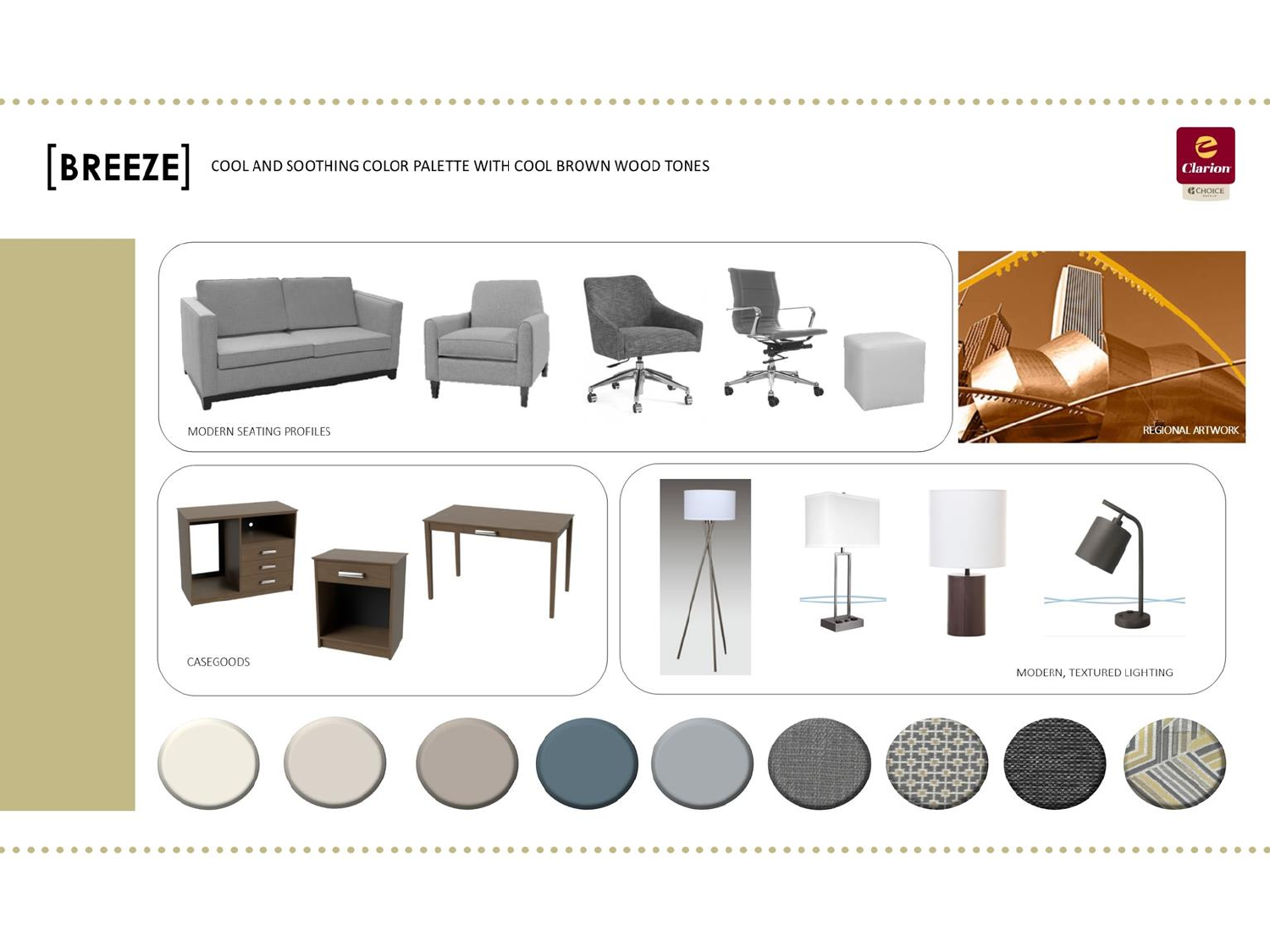#### GUESTROOM DESIGN SOLUTIONS

The new "Breeze" Guestroom Design Solutions can be obtained through Qualified Procurement Companies. A complete list of Qualified Procurement Companies can be found in the Vendor Directory on the Clarion brand webpage. The products shown below are design recommendations. For a complete listing of Qualified vendors, please visit the Vendor Directory on the Clarion brand webpage. \*For additional questions, please contact the Choice Hotels Procurement Services Department at (888)797-7911.

| <b>Collection Images</b> | Product Type | <b>Product Description</b>                                                                                                                                                                                                                             | Vendor               | <b>Additional Vendors</b>                                                                                                                                                                                          |
|--------------------------|--------------|--------------------------------------------------------------------------------------------------------------------------------------------------------------------------------------------------------------------------------------------------------|----------------------|--------------------------------------------------------------------------------------------------------------------------------------------------------------------------------------------------------------------|
|                          | Casegoods    | Daybright II<br>Finish: Walnut Heights<br>*As shown in images                                                                                                                                                                                          | Dubois Wood          | <b>Furniture Works</b><br>IE Furniture<br>Interia Hospitality<br>Lang Hospitality<br><b>Lodging Concepts</b><br><b>Moonart Hospitality</b><br><b>SAI Solutions</b>                                                 |
|                          | Softgoods    | 9830FSL Full Sleeper Sofa<br>72"W x 36"D x 36"H   Seat Height: 18"<br>Seat Depth: 21"   Arm Height: 29"<br>COM: 11.75 yds<br>9830QSL Queen Sleeper Sofa<br>80"W x 36"D x 36"H   Seat Height: 18"<br>Seat Depth: 21"   Arm Height: 29"<br>COM: 12.5 yds | <b>Eaton Seating</b> | Autrey Furniture<br>Manufacturing<br><b>Best Chair</b><br><b>Brookline Furniture</b><br><b>Crestview Collection</b><br>Daniel Paul Chairs                                                                          |
|                          | Softgoods    | RI-212-01 Lounge Chair<br>30.25"W x 33.5"D x 33.5"H / Seat Height 18" / Seat<br>Depth: 22" / Arm Height: 22.5"<br>COM: 6.5 yds                                                                                                                         | <b>Brookline</b>     | Furniture Industries<br><b>Furniture Works</b><br><b>Dubois Wood Products</b><br><b>Global Furniture</b><br>Group Heritage Home<br>Group<br>IE Furniture<br>Interia<br>Lang Hospitality<br><b>Lodging Concepts</b> |
|                          | Softgoods    | TC7905 Ergo Chair<br>25"W x 24.5"D x 32-37" H   SH:17 - 22" AH:20-25"<br>COM: 2.75 yds<br>FIN: Chrome<br>*Use upholstered task chair with the Sleeper Sofa<br>only.                                                                                    | <b>Brookline</b>     | <b>Moonart Hospitality</b><br><b>MTS Seating</b><br>Prime Hospitality<br><b>SAI Solutions</b><br><b>Startex</b><br>Velocity                                                                                        |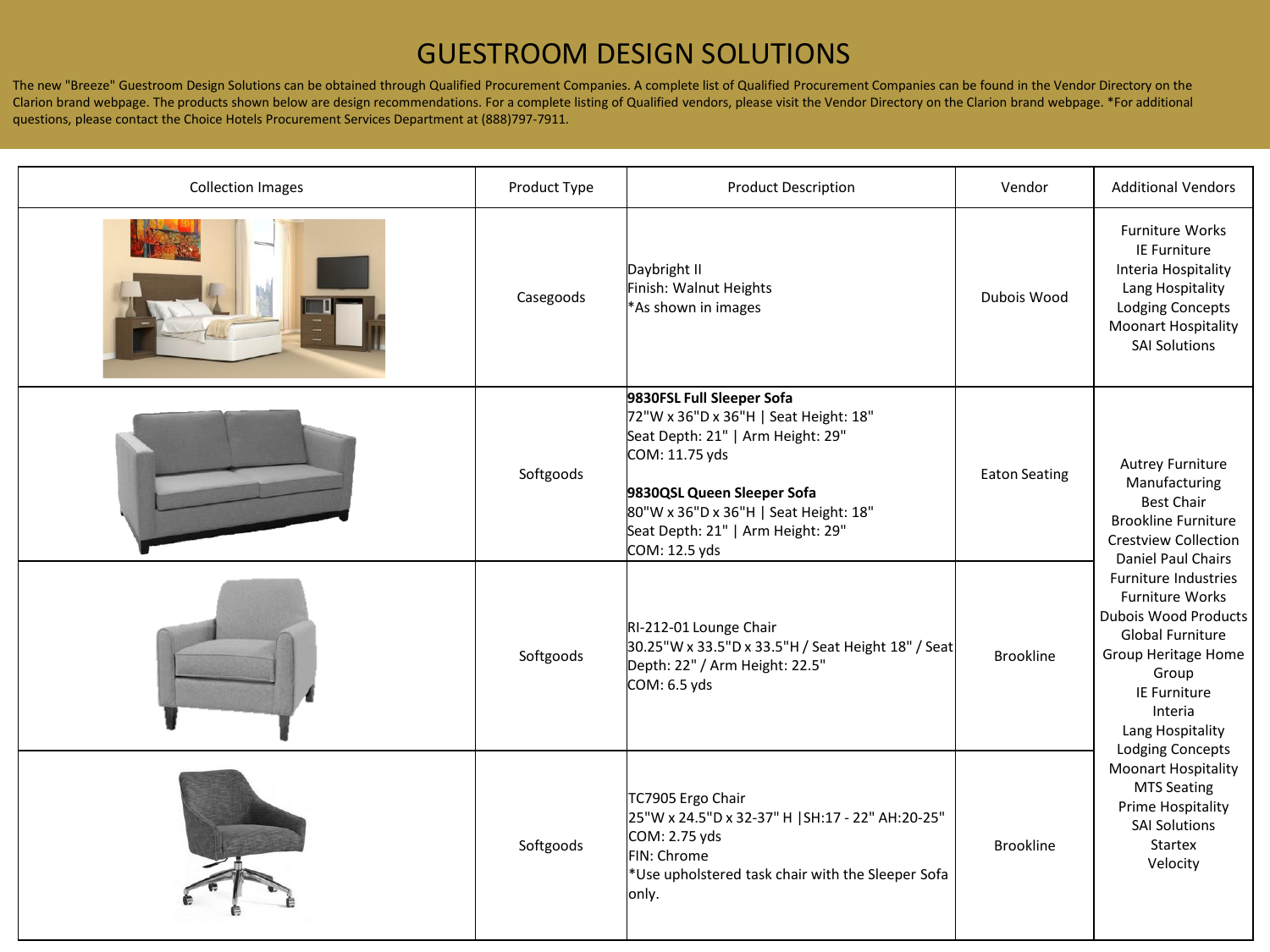### GUESTROOM DESIGN SOLUTIONS

The new "Breeze" Guestroom Design Solutions can be obtained through Qualified Procurement Companies. A complete list of Qualified Procurement Companies can be found in the Vendor Directory on the Clarion brand webpage. The products shown below are design recommendations. For a complete listing of Qualified vendors, please visit the Vendor Directory on the Clarion brand webpage. \*For additional questions, please contact the Choice Hotels Procurement Services Department at (888)797-7911.

| <b>Collection Images</b> | Product Type | <b>Product Description</b>                                                                                                                                                                                                                                   | Vendor                            | <b>Additional Vendors</b>                                                                                                                                                                                                                                 |
|--------------------------|--------------|--------------------------------------------------------------------------------------------------------------------------------------------------------------------------------------------------------------------------------------------------------------|-----------------------------------|-----------------------------------------------------------------------------------------------------------------------------------------------------------------------------------------------------------------------------------------------------------|
|                          | Softgoods    | STXC685-ALUM-GRAY<br>Florence Mid Back Task Chair Gray with Metal<br>Arms<br>22"W x 25"D x 33.5"H   AH: 24.5"<br>Upholstery: Gray Synthetic Leather<br>Base: Polished Chrome 5 Leg Spider<br>Mechanism: 3 Way - Tilt, Tilt Tension, One Touch<br>Seat Height | <b>Startex</b>                    | <b>Autrey Furniture</b><br>Manufacturing<br><b>Best Chair</b><br><b>Brookline Furniture</b><br><b>Crestview Collection</b><br>Daniel Paul Chairs<br>Furniture Industries<br><b>Furniture Works</b><br><b>Dubois Wood Products</b>                         |
|                          | Softgoods    | BF1592-08<br>Ottomon<br>COM: 2 yds                                                                                                                                                                                                                           | <b>Brookline</b>                  | Global Furniture<br>Group Heritage Home<br>Group<br>IE Furniture<br>Interia<br>Lang Hospitality<br><b>Lodging Concepts</b><br><b>Moonart Hospitality</b><br><b>MTS Seating</b><br>Prime Hospitality<br><b>SAI Solutions</b><br><b>Startex</b><br>Velocity |
|                          | Lighting     | ML1540 Ceiling Light<br>14"Diam x 4.125"H<br>ML1541-101R Desk Lamp<br>1 outlet at base<br>21"H x 7.125"W x 12.625"D<br>T036501-TWIN-2O1R Table Lamp (Option 1)<br>26.875"H x 14"W                                                                            | <b>Malar Lighting</b><br>Contract | Arkansas Lighting<br><b>Malar Contract Lighting</b><br><b>Medallion Contract</b><br>Lighting                                                                                                                                                              |
|                          | Lighting     | 5841F-SN Floor Lamp<br>62.5"H                                                                                                                                                                                                                                | Arkansas Lighting                 | Startex<br><b>Trinity Lighting</b>                                                                                                                                                                                                                        |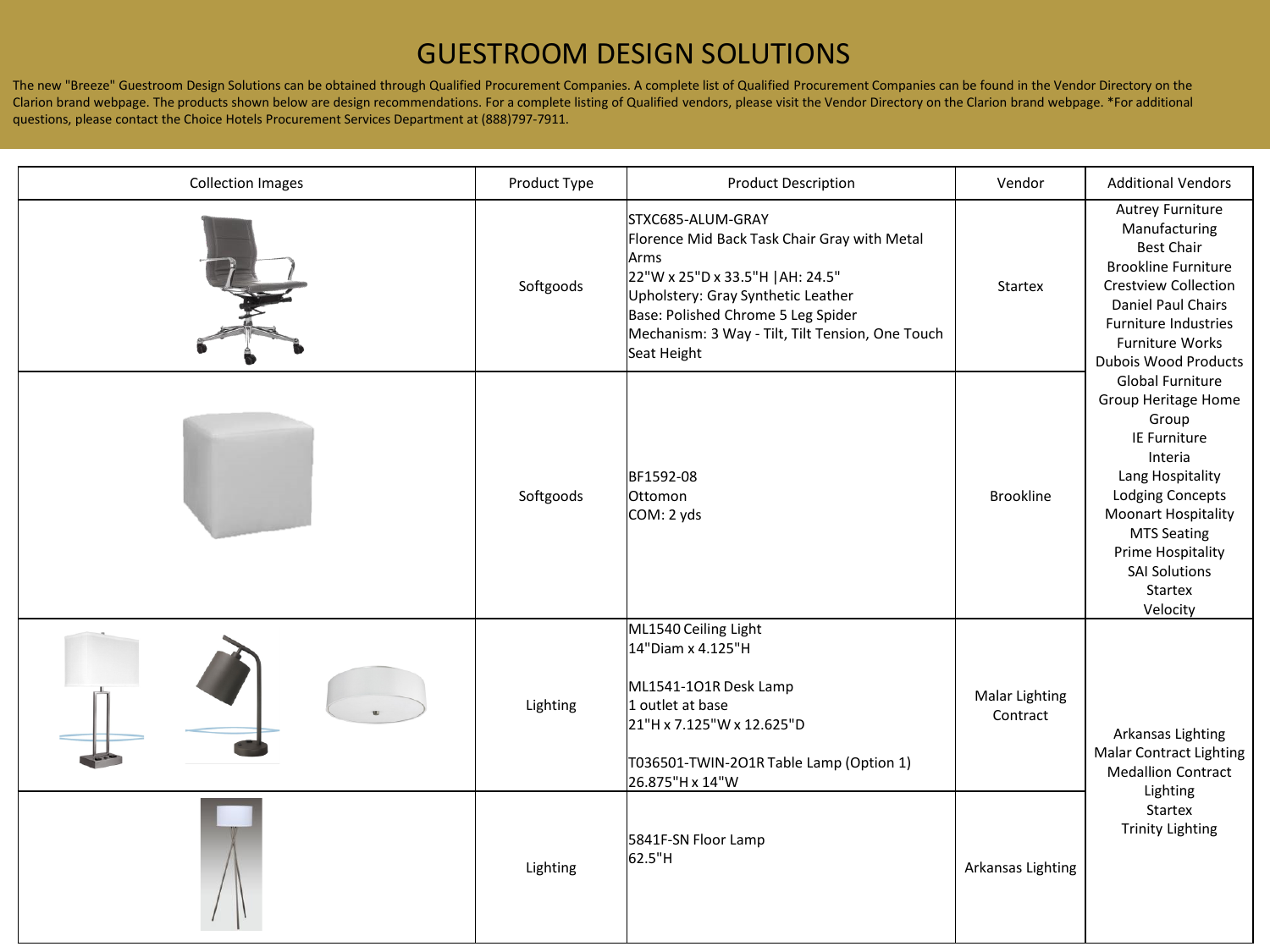### GUESTROOM DESIGN SOLUTIONS

The new "Breeze" Guestroom Design Solutions can be obtained through Qualified Procurement Companies. A complete list of Qualified Procurement Companies can be found in the Vendor Directory on the Clarion brand webpage. The products shown below are design recommendations. For a complete listing of Qualified vendors, please visit the Vendor Directory on the Clarion brand webpage. \*For additional questions, please contact the Choice Hotels Procurement Services Department at (888)797-7911.

| <b>Collection Images</b> | Product Type | <b>Product Description</b>                                                                                                                                                                                                                                                  | Vendor                  | <b>Additional Vendors</b>                                                                                                   |
|--------------------------|--------------|-----------------------------------------------------------------------------------------------------------------------------------------------------------------------------------------------------------------------------------------------------------------------------|-------------------------|-----------------------------------------------------------------------------------------------------------------------------|
|                          | Lighting     | 147122 Table Lamp (Option 2)<br>16"W x 16"D x 219"H                                                                                                                                                                                                                         | <b>Trinity Lighting</b> | Arkansas Lighting<br>Malar Contract Lighting<br><b>Medallion Contract</b><br>Lighting<br>Startex<br><b>Trinity Lighting</b> |
| Reference Images         | Artwork      | Regional Canvas Artwork of Architecture and<br>Structures. Images to be selected from vendor's<br>image bank. Images are to be sepia with a<br>highlighted goldenrod accent.<br>Artwork on Side Wall<br>30"W x 30"H<br>Over Sofa<br>48"W x 24"H<br>Over Desk<br>24"W x 24"H | Interia Hospitality     | Artline<br>Design Décor<br><b>Foundation Art Services</b><br>Propac Images<br>Startex<br>Wendover Art Group                 |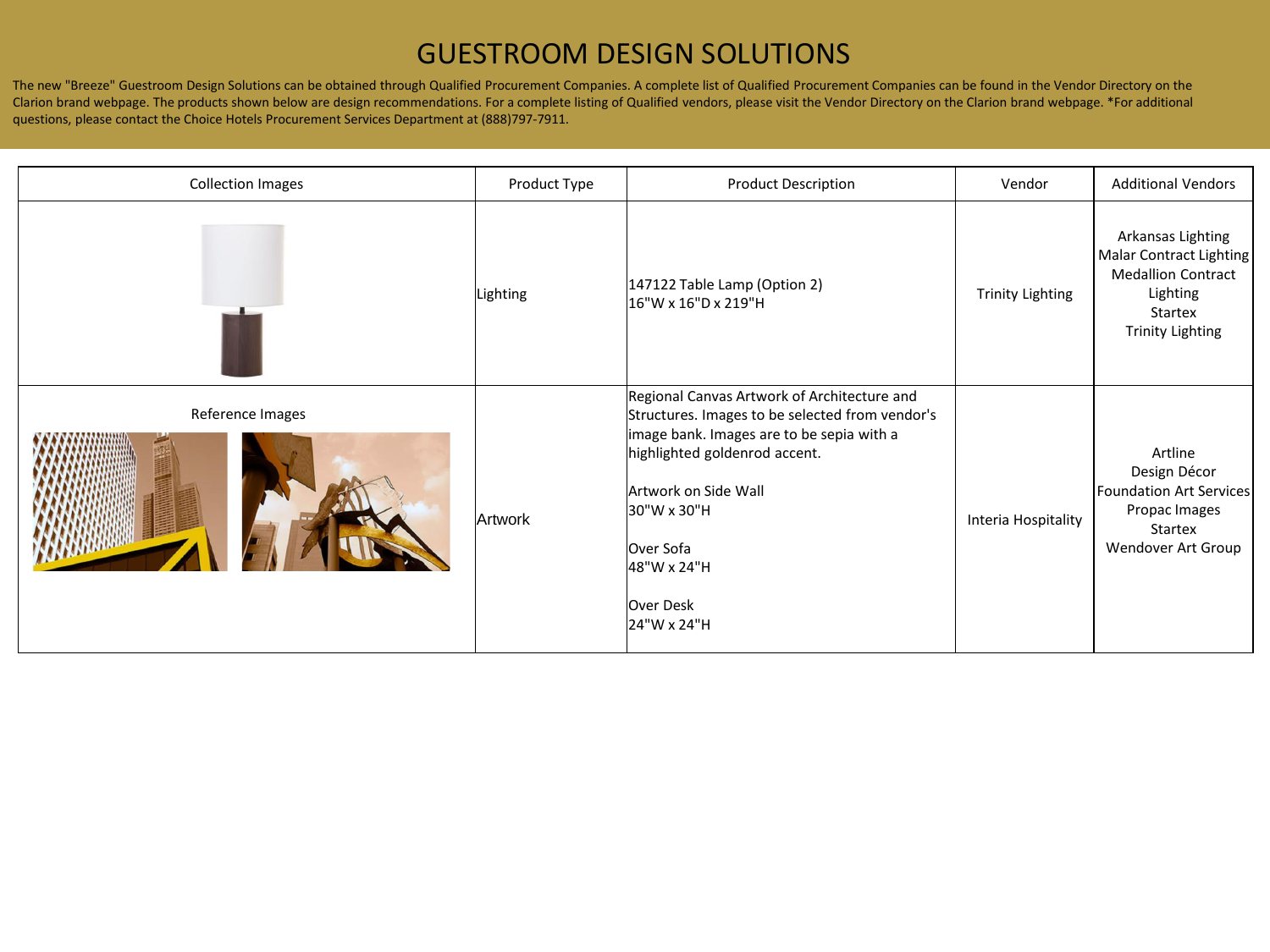#### GUESTROOM DESIGN SOLUTIONS: FINISHES

The new "Breeze" Guestroom Design Solutions can be obtained through Qualified Procurement Companies. A complete list of Qualified Procurement Companies can be found in the Vendor Directory on the Clarion brand webpage. The finishes shown below are finish & material recommendations. For a complete listing of Qualified vendors, please visit the Vendor Directory on the Clarion brand webpage. \*For additional questions, please contact the Choice Hotels Procurement Services Department at (888)797-7911.

| <b>Collection Images</b> | Product Type         | <b>Product Description</b>                                                                                             | Vendor                    | <b>Additional Vendors</b>                  |
|--------------------------|----------------------|------------------------------------------------------------------------------------------------------------------------|---------------------------|--------------------------------------------|
|                          | Wall Finishes        | Main Wall Vinyl<br>Pattern: Gravo<br>Color: Smoke<br>Pattern #: USV2-AUF-19<br>52/54" Width<br>Type II, 21oz           | US Vinyl<br>Wallcoverings |                                            |
|                          | <b>Wall Finishes</b> | <b>Accent Wall Vinyl</b><br>Pattern: Alto<br>Color: Slate<br>Pattern #: USV2-ALT-02<br>52/54" Width<br>Type II, 21oz   | US Vinyl<br>Wallcoverings |                                            |
|                          | <b>Wall Finishes</b> | <b>Accent Wall Vinyl</b><br>Pattern: Alto<br>Color: Indigo<br>Pattern #: USV2-ALT-03<br>52/54" Width<br>Type II, 21oz  | US Vinyl<br>Wallcoverings | <b>MDC Wallcovering</b><br>Rigo Industries |
|                          | <b>Wall Finishes</b> | <b>Accent Wall Vinyl</b><br>Pattern: Jerrica<br>Color: Grey<br>Pattern #: USV2-JER-11<br>52/54" Width<br>Type II, 21oz | US Vinyl<br>Wallcoverings |                                            |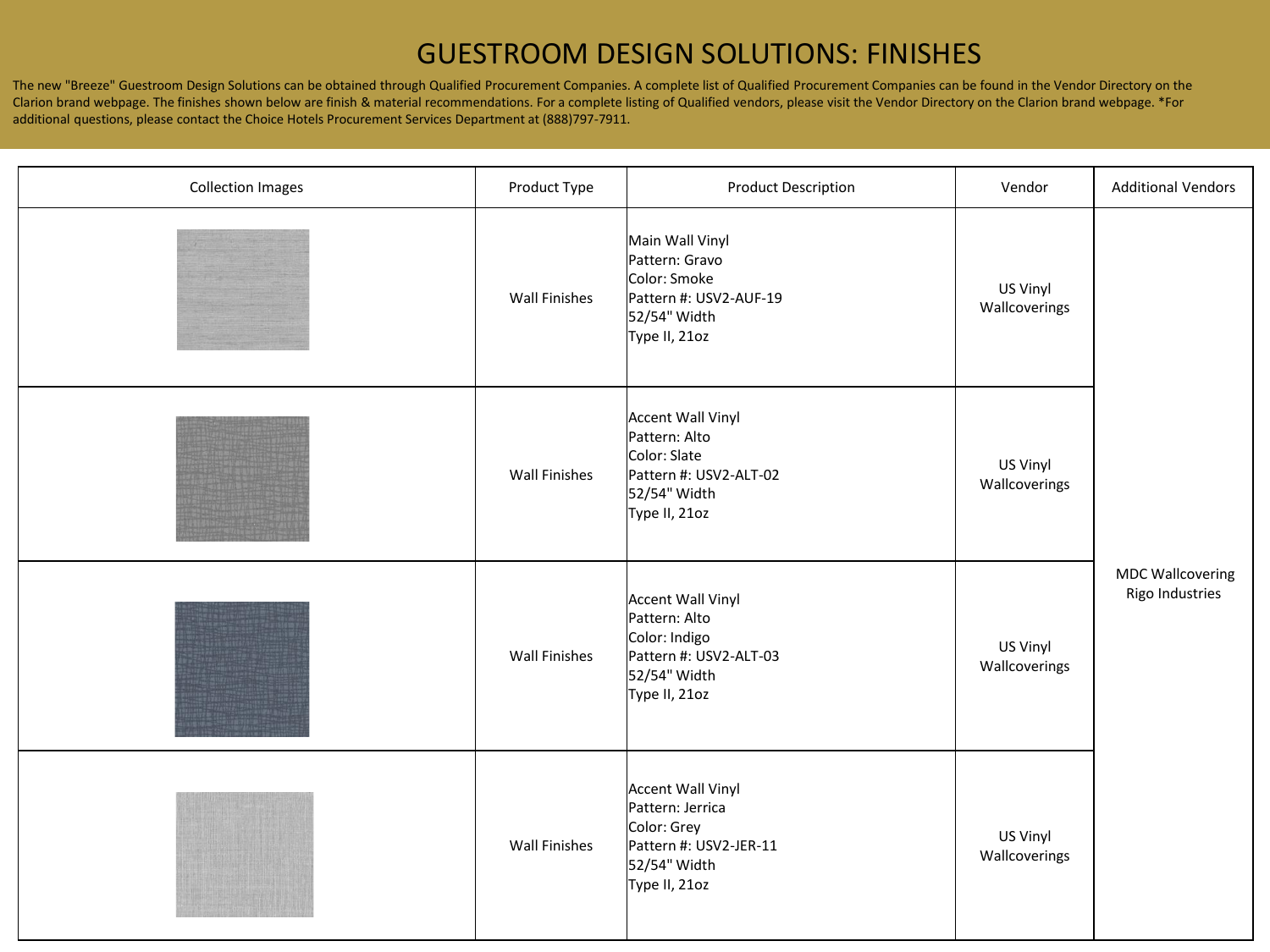### GUESTROOM DESIGN SOLUTIONS: FINISHES

The new "Breeze" Guestroom Design Solutions can be obtained through Qualified Procurement Companies. A complete list of Qualified Procurement Companies can be found in the Vendor Directory on the Clarion brand webpage. The finishes shown below are finish & material recommendations. For a complete listing of Qualified vendors, please visit the Vendor Directory on the Clarion brand webpage. \*For additional questions, please contact the Choice Hotels Procurement Services Department at (888)797-7911.

| <b>Collection Images</b> | Product Type         | <b>Product Description</b>                                                                                                             | Vendor           | <b>Additional Vendors</b> |
|--------------------------|----------------------|----------------------------------------------------------------------------------------------------------------------------------------|------------------|---------------------------|
|                          | <b>Wall Finishes</b> | Main Paint Wall Color (Option 1)<br>Color: SW 7009 Pearly White<br>Finish: Eggshell<br>Texture: Orange Peel<br>Smooth: Acrylic Finish  | Sherwin Williams |                           |
|                          | <b>Wall Finishes</b> | <b>Accent Paint Wall Color</b><br>Color: SW 7029 Agreeable Gray<br>Finish: Eggshell<br>Texture: Orange Peel<br>Smooth: Acrylic Finish  | Sherwin Williams |                           |
|                          | <b>Wall Finishes</b> | <b>Accent Paint Wall Color</b><br>Color: SW 7024 Functional Gray<br>Finish: Eggshell<br>Texture: Orange Peel<br>Smooth: Acrylic Finish | Sherwin Williams | Behr<br>PPG               |
|                          | <b>Wall Finishes</b> | <b>Accent Paint Wall Color</b><br>Color: SW 7604 Smoky Blue<br>Finish: Eggshell<br>Texture: Orange Peel<br>Smooth: Acrylic Finish      | Sherwin Williams |                           |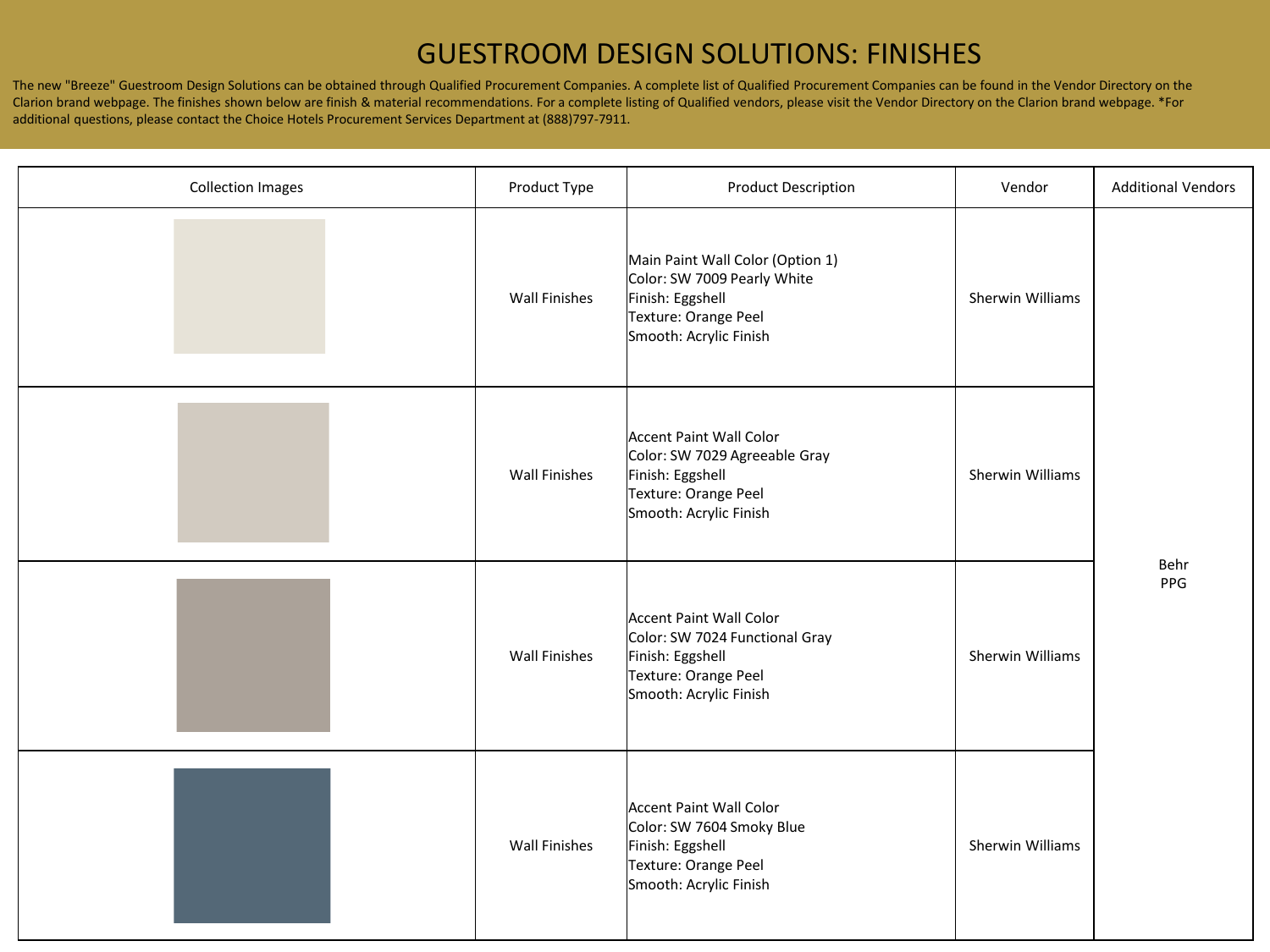### GUESTROOM DESIGN SOLUTIONS: FINISHES

The new "Breeze" Guestroom Design Solutions can be obtained through Qualified Procurement Companies. A complete list of Qualified Procurement Companies can be found in the Vendor Directory on the Clarion brand webpage. The finishes shown below are finish & material recommendations. For a complete listing of Qualified vendors, please visit the Vendor Directory on the Clarion brand webpage. \*For additional questions, please contact the Choice Hotels Procurement Services Department at (888)797-7911.

| <b>Collection Images</b> | Product Type         | <b>Product Description</b>                                                                                                   | Vendor                    | <b>Additional Vendors</b>          |
|--------------------------|----------------------|------------------------------------------------------------------------------------------------------------------------------|---------------------------|------------------------------------|
|                          | <b>Wall Finishes</b> | Accent Paint Wall Color<br>Color: SW 7073 Network Gray<br>Finish: Eggshell<br>Texture: Orange Peel<br>Smooth: Acrylic Finish | Sherwin Williams          | Behr<br>PPG                        |
|                          | Flooring             | Carpet<br>Pattern: 564 Etched<br>Color: 299<br>Weight: 32 oz<br>Width: 12ft<br>Wararnty: 10 years                            | Lexmark +<br>Hospitality  | Aqua Hospitality<br>Clayton Miller |
|                          | Flooring             | Carpet<br>Pattern: 137 Dauntless<br>Color: Sundown<br>Weight: 32oz.                                                          | <b>Encore Hospitality</b> | Hospitality<br>Durkan<br>Mats Inc. |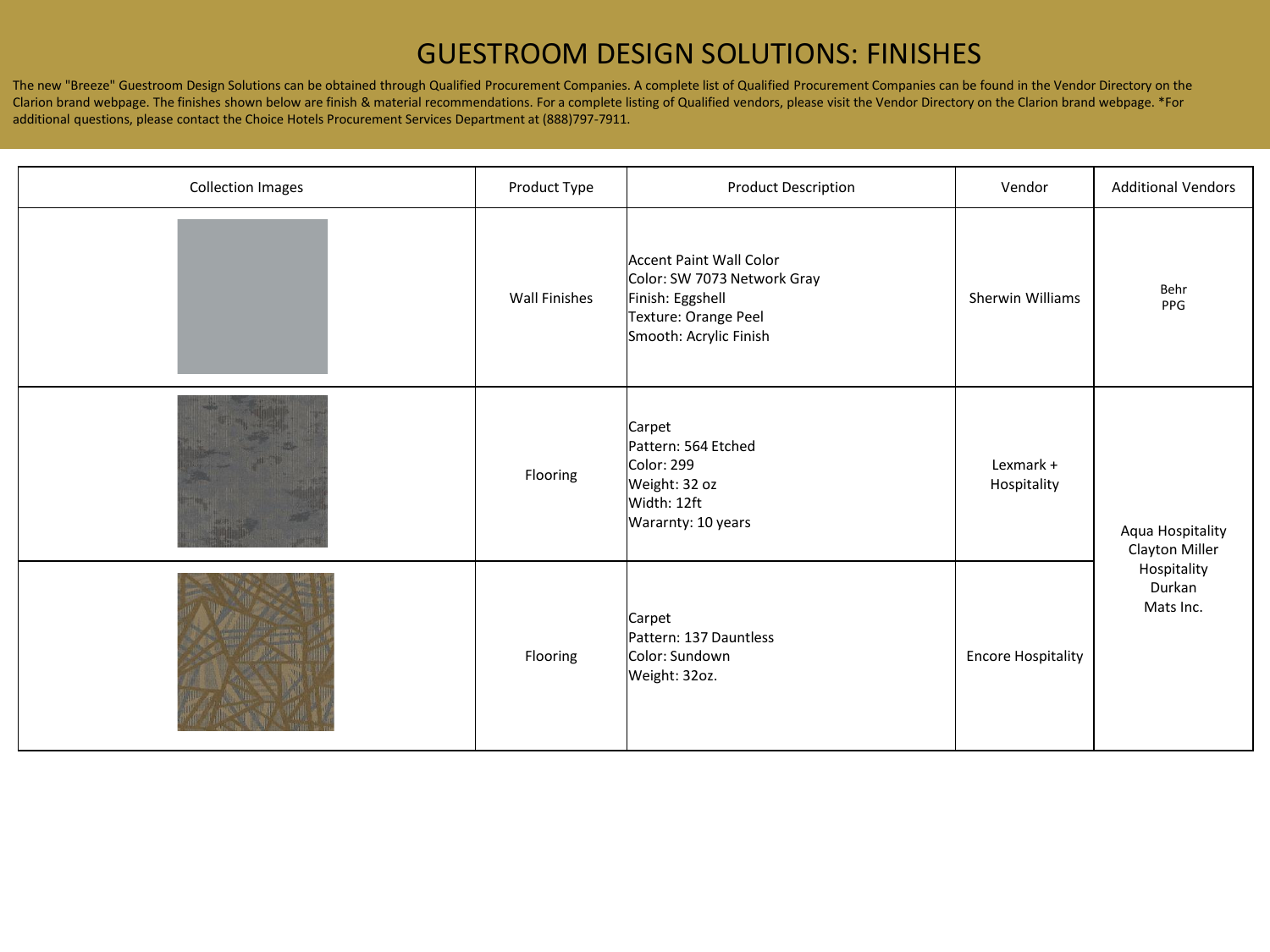### GUESTROOM DESIGN SOLUTIONS: FABRICS

The new "Breeze" Guestroom Design Solutions can be obtained through Qualified Procurement Companies. A complete list of Qualified Procurement Companies can be found in the Vendor Directory on the Clarion brand webpage. The fabrics shown below are fabric recommendations and pairings. For a complete listing of Qualified vendors, please visit the Vendor Directory on the Clarion brand webpage. \*For additional questions, please contact the Choice Hotels Procurement Services Department at (888)797-7911.

| <b>Collection Images</b> | Product Type             | <b>Product Description</b>                                                                                                                                                                                                                                                                                                                                                                    | Vendor             | <b>Additional Vendors</b>                                   |
|--------------------------|--------------------------|-----------------------------------------------------------------------------------------------------------------------------------------------------------------------------------------------------------------------------------------------------------------------------------------------------------------------------------------------------------------------------------------------|--------------------|-------------------------------------------------------------|
|                          | <b>Window Treatments</b> | <b>Blackout Drapery</b><br>Pattern: Mensa<br>Color: Silver<br>Content: 100% Polyester<br>Fabrication: Traversing, Knife Pleat, Center Draw<br>(Side draw acceptable if necessary)                                                                                                                                                                                                             | Richloom           | Amerifab<br>Fabricut                                        |
|                          | <b>Window Treatments</b> | Sheer - Drapery<br>Style: Koi<br>Color: dove<br>Content: 100% Polyester<br>Fabrication: Traversing, Knife Pleat, Center Draw<br>(Side draw acceptable if necessary)                                                                                                                                                                                                                           | Richloom           | Furniture works<br>Renaissance<br>Valley Forge              |
|                          | Fabrics                  | Upholstry Pairing Option 1<br>Fabric A - Sofa Fabric Only<br>Vendor: Richloom<br>Pattern: Hogan<br>Color: Slate Grey<br>Fabric B - Accent chair Only<br>Vendor: Kravet<br>Pattern: 34311<br>Color: 411<br>Recommended Bedding Pairing: Latte Solid Color<br>Patterned Coverlet or White Chain Link Decorativel<br>Top Sheet. Refer to Clarion Brand Page for<br>Bedding Program requirements. | Richloom<br>Kravet | <b>Culp Fabrics</b><br>Fabricut<br>Richloom<br>Valley Forge |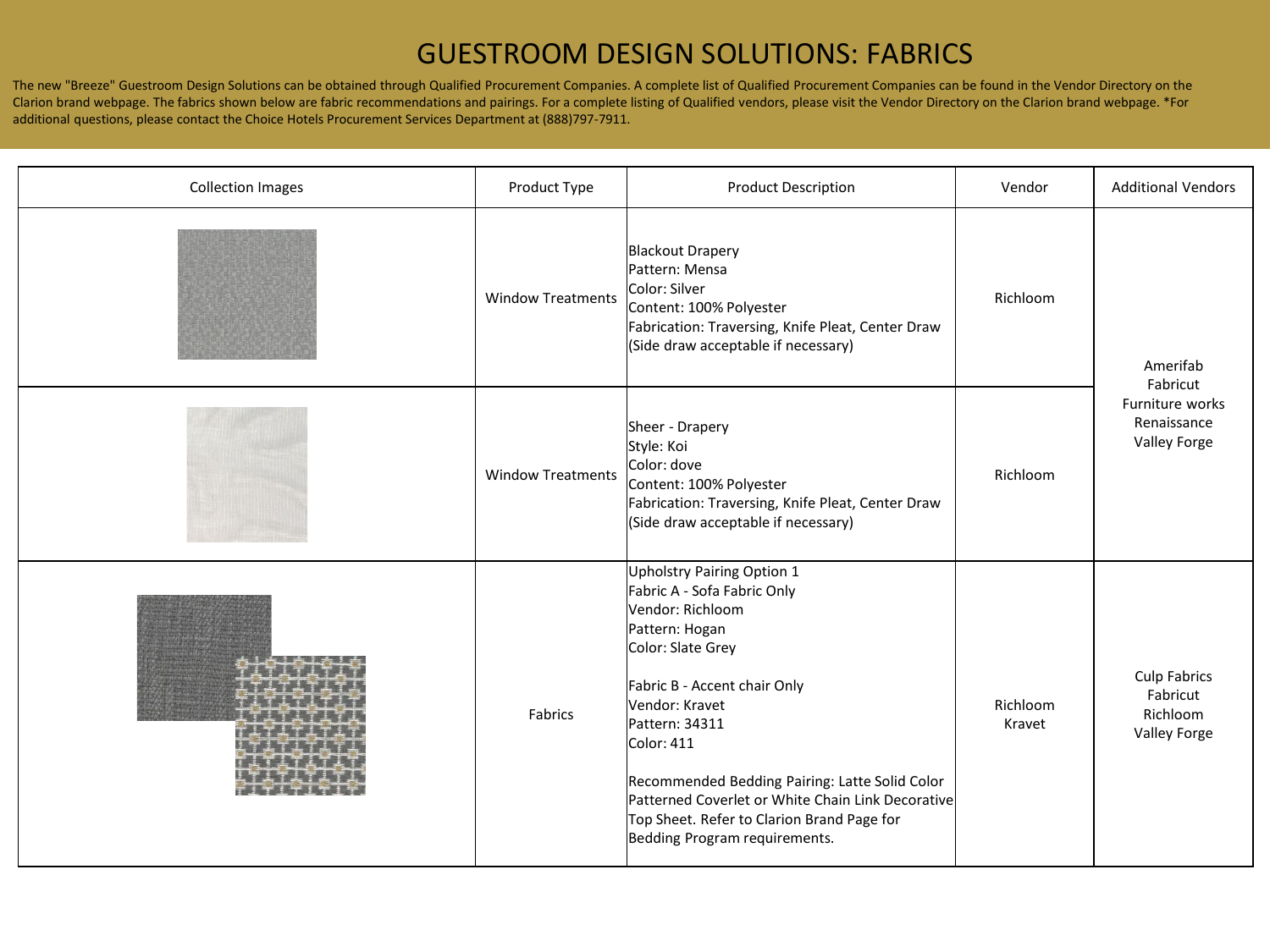### GUESTROOM DESIGN SOLUTIONS: FABRICS

The new "Breeze" Guestroom Design Solutions can be obtained through Qualified Procurement Companies. A complete list of Qualified Procurement Companies can be found in the Vendor Directory on the Clarion brand webpage. The fabrics shown below are fabric recommendations and pairings. For a complete listing of Qualified vendors, please visit the Vendor Directory on the Clarion brand webpage. \*For additional questions, please contact the Choice Hotels Procurement Services Department at (888)797-7911.

| <b>Collection Images</b> | Product Type | <b>Product Description</b>                                                                                                                                                                                                                                                                                                                                                                                  | Vendor              | <b>Additional Vendors</b>            |
|--------------------------|--------------|-------------------------------------------------------------------------------------------------------------------------------------------------------------------------------------------------------------------------------------------------------------------------------------------------------------------------------------------------------------------------------------------------------------|---------------------|--------------------------------------|
|                          | Fabrics      | Upholstery Pairing Option 2<br>Fabric A - Sofa Fabric Only<br>Vendor: Fabricut<br>Pattern: Thermal - L<br>Color: Charcoal<br>Fabric B - Accent chair Only<br>Vendor: Fabricut<br>Pattern: Proton - L<br>Color: Pewter<br>Recommended Bedding Pairing: Latte Solid Color<br>Patterned Coverlet or White Chain Link Decorative<br>Top Sheet. Refer to Clarion Brand Page for<br>Bedding Program requirements. | Fabricut            | <b>Culp Fabrics</b>                  |
|                          | Fabrics      | <b>Accent Pillow</b><br>Pattern: Joplin<br>Color: Lemongrass<br>Size: 10"H x 20"W                                                                                                                                                                                                                                                                                                                           | Richloom            | Fabricut<br>Richloom<br>Valley Forge |
|                          | Fabrics      | Ottoman Vinyl<br>Pattern: Dillon T/C<br>Color: Straw                                                                                                                                                                                                                                                                                                                                                        | <b>Culp Fabrics</b> |                                      |